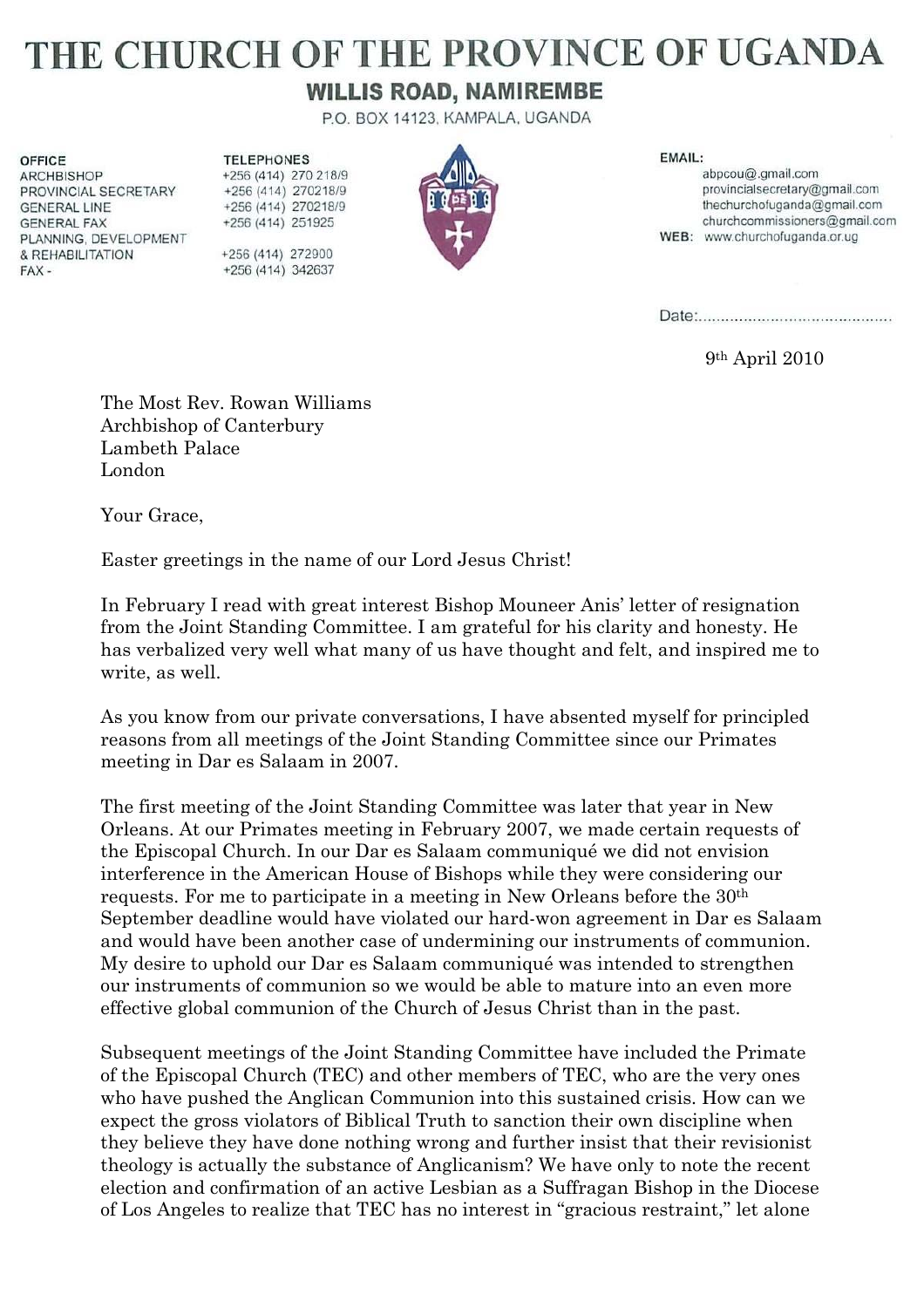a moratorium on the things that have brought us to this point of collapse. It is now impossible to regard their earlier words of "regret" as a serious gesture of reconciliation with the rest of the Communion.

Together with Bishop Mouneer, I am equally concerned, as you know, about the shift in the balance of powers among the Instruments of Communion. It was the Primates in 2003 who requested the Lambeth Commission on Communion that ultimately produced the Windsor Report. It was the Primates who received the Windsor Report at our meeting in Dromantine in 2005. It was the Primates, through our Dromantine Communique, who presented the appropriate "hermeneutic" through which to read the Windsor Report. That "hermeneutic," however, has been obscured by the leadership at St. Andrew's House who somehow created something we never envisioned called the "Windsor Process."

The Windsor Report was not a "process." It was a Report, commissioned by the Primates and received by the Primates. The Primates made specific and clear requests of TEC and the Anglican Church of Canada. When TEC, particularly, did not clearly answer our questions, we gave them more time in 2007 to clarify their position.

Suddenly, though, after the 2007 Primates Meeting in Dar es Salaam, the Primates no longer had a role to play in the very process they had begun. The process was mysteriously transferred to the Anglican Consultative Council and, more particularly, to the Joint Standing Committee. The Joint Standing Committee has now evolved into the "Standing Committee." Some suggest that it is the Standing Committee "of the Anglican Communion."

There is, however, no "Standing Committee of the Anglican Communion" The Standing Committee has never been approved in its present form by the Primates Meeting or the Lambeth Conference. Rather, it was adopted by itself, with your approval and the approval of the ACC. The fact that five Primates are included in no way represents our Anglican understanding of the role of Primates as metropolitan bishops of their provinces.

Anglicanism is a church of Bishops and, at its best, is conciliar in its governance. The grave crisis before us as a Communion is both a matter of faith as well as order. Matters of faith and order are the domain of Bishops. In a Communion the size of the Anglican Communion, it is unwieldy to think of gathering all the Bishops of the Communion together more frequently than the current pattern of every ten years. That is why the Lambeth Conference in 1998 resolved that the Primates Meeting should be able to "exercise an enhanced responsibility in offering guidance on doctrinal, moral and pastoral matters." (Resolution III.6).

What has emerged, however, is the Standing Committee being given "enhanced responsibility" and the Primates being given "diminished responsibility," even in regard to a process begun by them. Indeed, this Standing Committee has granted itself supreme authority over Covenant discipline in the latest draft. Under these circumstances, it has not been possible for me to participate in meetings of the